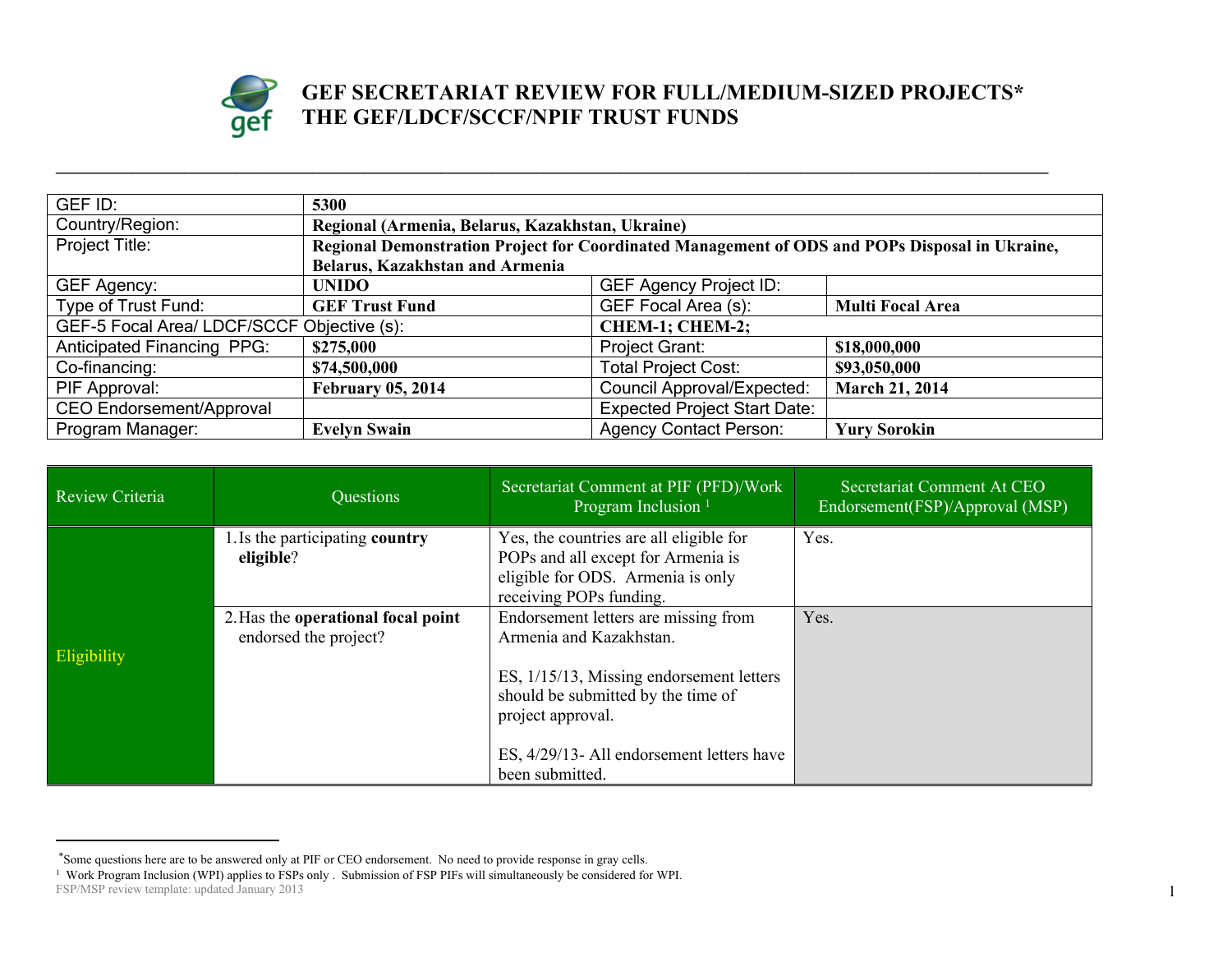| Review Criteria            | Questions                                                                                                                                                                                                                                                                                                                                                                              | Secretariat Comment at PIF (PFD)/Work<br>Program Inclusion <sup>1</sup>                                                                                                                                                                                                                                   | Secretariat Comment At CEO<br>Endorsement(FSP)/Approval (MSP)                                                                                                                                                                                                   |
|----------------------------|----------------------------------------------------------------------------------------------------------------------------------------------------------------------------------------------------------------------------------------------------------------------------------------------------------------------------------------------------------------------------------------|-----------------------------------------------------------------------------------------------------------------------------------------------------------------------------------------------------------------------------------------------------------------------------------------------------------|-----------------------------------------------------------------------------------------------------------------------------------------------------------------------------------------------------------------------------------------------------------------|
| Resource<br>Availability   | 3. Is the proposed Grant (including<br>the Agency fee) within the<br>resources available from (mark<br>all that apply):<br>• the STAR allocation?                                                                                                                                                                                                                                      |                                                                                                                                                                                                                                                                                                           |                                                                                                                                                                                                                                                                 |
|                            | • the focal area allocation?                                                                                                                                                                                                                                                                                                                                                           | Yes.                                                                                                                                                                                                                                                                                                      | Yes.                                                                                                                                                                                                                                                            |
|                            | • the LDCF under the principle of<br>equitable access                                                                                                                                                                                                                                                                                                                                  |                                                                                                                                                                                                                                                                                                           |                                                                                                                                                                                                                                                                 |
|                            | • the SCCF (Adaptation or<br>Technology Transfer)?                                                                                                                                                                                                                                                                                                                                     |                                                                                                                                                                                                                                                                                                           |                                                                                                                                                                                                                                                                 |
|                            | • the Nagoya Protocol Investment<br>Fund                                                                                                                                                                                                                                                                                                                                               |                                                                                                                                                                                                                                                                                                           |                                                                                                                                                                                                                                                                 |
|                            | • focal area set-aside?                                                                                                                                                                                                                                                                                                                                                                |                                                                                                                                                                                                                                                                                                           |                                                                                                                                                                                                                                                                 |
| <b>Strategic Alignment</b> | 4. Is the project aligned with the<br>focal area/multifocal areas/<br>LDCF/SCCF/NPIF results<br>framework and strategic<br>objectives?<br>For BD projects: Has the project<br>explicitly articulated which Aichi<br>Target(s) the project will help<br>achieve and are SMART<br>indicators identified, that will be<br>used to track progress toward<br>achieving the Aichi target(s). | Yes, this project is in line with the<br>chemicals focal area for ODS and POPs.<br>This is not a multi focal area project, it is<br>a multi chemical project within the<br>chemicals focal area. Please correct the<br>project type.<br>ES, 4,15,13: Project type has been<br>corrected. Comment cleared. | Yes.                                                                                                                                                                                                                                                            |
|                            | 5. Is the project consistent with the<br>recipient country's national<br>strategies and plans or reports<br>and assessments under relevant<br>conventions, including NPFE,<br>NAPA, NCSA, NBSAP or NAP?                                                                                                                                                                                | Yes, it is consistent with NIP priorities. Is<br>this consistent with the country programs<br>or these countries?                                                                                                                                                                                         | Yes.                                                                                                                                                                                                                                                            |
|                            | 6. Is (are) the <b>baseline</b> $project(s)$ ,<br>including problem(s) that the<br>baseline project(s) seek/s to<br>address, sufficiently described and<br>based on sound data and<br>assumptions?                                                                                                                                                                                     |                                                                                                                                                                                                                                                                                                           | Baseline projects are provided, however,<br>it's not clear how this project will be<br>effected if the expected baseline project<br>changes. For example, there have been<br>delays with the World Bank project in<br>Kazakhstan to build a treatment facility. |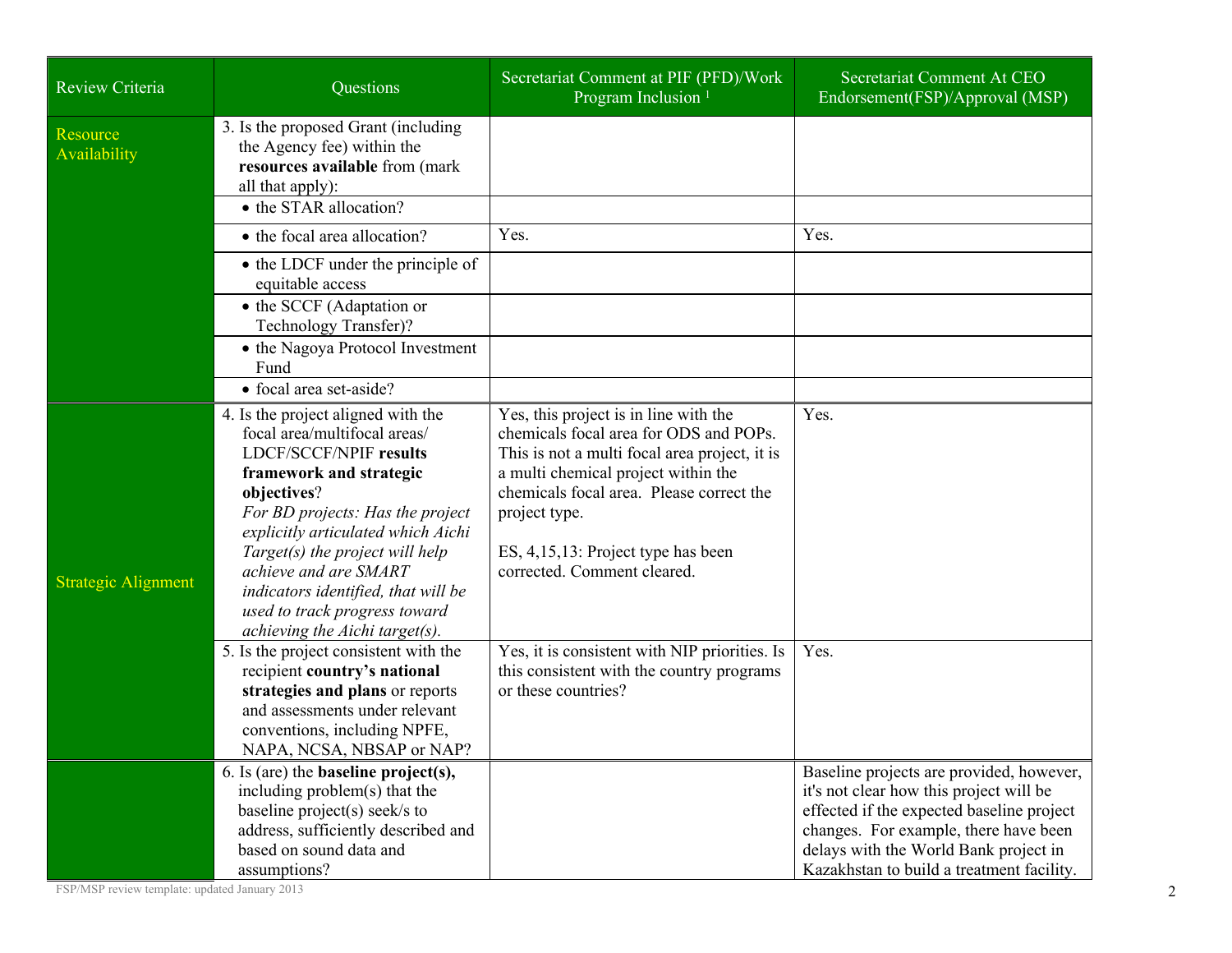| <b>Review Criteria</b> | Questions                                                                                                                        | Secretariat Comment at PIF (PFD)/Work<br>Program Inclusion <sup>1</sup>                                                                | Secretariat Comment At CEO<br>Endorsement(FSP)/Approval (MSP)                                                                                                             |
|------------------------|----------------------------------------------------------------------------------------------------------------------------------|----------------------------------------------------------------------------------------------------------------------------------------|---------------------------------------------------------------------------------------------------------------------------------------------------------------------------|
|                        |                                                                                                                                  |                                                                                                                                        | How will this project be effected and<br>how will the project respond to any<br>changes in what is expected?                                                              |
| <b>Project Design</b>  |                                                                                                                                  |                                                                                                                                        | ES, 9/20/16: UNIDO clarified the<br>project management structure will allow<br>for adequate response to baseline project<br>changes. - Comment cleared.                   |
|                        | 7. Are the components, outcomes<br>and outputs in the project<br>framework (Table B) clear,<br>sound and appropriately detailed? | Component 3:<br>Please clarify what the incentives for<br>collection of ODS and POPs will include<br>in 3.5.                           | For Component 4. Why are there only<br>estimates of GEB estimates provided for<br>PCBs? What are the estimates for other<br>POP <sub>s</sub> ?                            |
|                        |                                                                                                                                  | ES, 4/15/13: Incentives provided. During<br>PPG stage the appropriate incentives<br>should be investigated and elaborated at           | ES, 9/20/16: GEBs have been corrected.<br>-Comment cleared                                                                                                                |
|                        |                                                                                                                                  | the time of CEO endorsement. Fees at<br>the time of disposal may result in<br>improper disposal to avoid fees.                         | It is not clear exactly what destruction<br>technology will be used in each country.<br>The intent of the project is to achieve<br>co-destruction of POPs and ODS,        |
|                        |                                                                                                                                  | Activities in 3.1.3 are related to the Basel<br>Convention and therefore should be done<br>through co-financing only.                  | however para 22 states that there will be<br>independent but linked ODS and POPs<br>destruction centers. Please provide very<br>clear information on destruction centers, |
|                        |                                                                                                                                  | ES, 4/15/13: Addressed, comment<br>cleared.                                                                                            | including what kind will be used where,<br>and if they are already existing or not.<br>Where will the Plasma Arc system be                                                |
|                        |                                                                                                                                  | Component 4:<br>Please explain the public private<br>partnership in 4.2.                                                               | used? The benefit of the regional<br>projects is that countries should be able<br>to share facilities. A chart with this<br>information may be helpful.                   |
|                        |                                                                                                                                  | ES, 4/15/13: Addressed, comment<br>cleared                                                                                             | ES, 9/20/16: Information has been<br>provided. - Comment cleared                                                                                                          |
|                        |                                                                                                                                  | Component 5:<br>There is a discrepancy between 5.4 and<br>5.1.4 one says that the project will<br>achieve destruction of 2,500 MT POPs | For ODS information is needed on the<br>recycling centers, for example, where<br>will they be located, how will they be                                                   |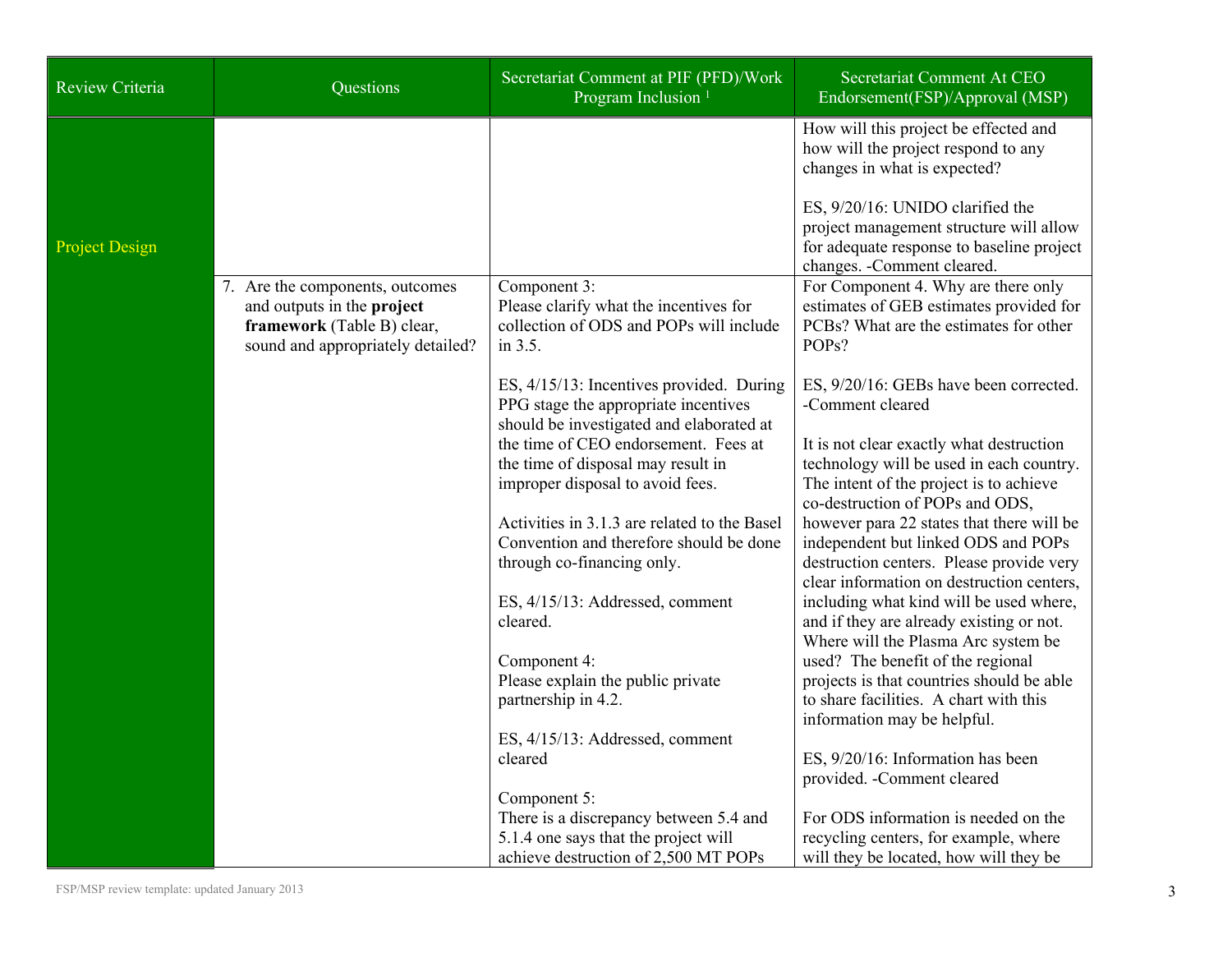| <b>Review Criteria</b> | Questions | Secretariat Comment at PIF (PFD)/Work<br>Program Inclusion <sup>1</sup>                                                                                                                                                                                                                                                                                                                                                                                                                                                                                                                                                                                                                                                                | Secretariat Comment At CEO<br>Endorsement(FSP)/Approval (MSP)                                                                                                                                                                                                                                                                                                                                                                                                                                                                                                                                                                                                                                                                                                                                                                                                                                                                                                                                                                                                                                                                                                                                                                                |
|------------------------|-----------|----------------------------------------------------------------------------------------------------------------------------------------------------------------------------------------------------------------------------------------------------------------------------------------------------------------------------------------------------------------------------------------------------------------------------------------------------------------------------------------------------------------------------------------------------------------------------------------------------------------------------------------------------------------------------------------------------------------------------------------|----------------------------------------------------------------------------------------------------------------------------------------------------------------------------------------------------------------------------------------------------------------------------------------------------------------------------------------------------------------------------------------------------------------------------------------------------------------------------------------------------------------------------------------------------------------------------------------------------------------------------------------------------------------------------------------------------------------------------------------------------------------------------------------------------------------------------------------------------------------------------------------------------------------------------------------------------------------------------------------------------------------------------------------------------------------------------------------------------------------------------------------------------------------------------------------------------------------------------------------------|
|                        |           | and 280 MT of ODS per year and the<br>other says that the projects will achieve<br>these amounts over the life of the project.<br>If these amounts are over the life of the<br>project how is building new facilities be<br>justified and sustained?<br>ES, 4/15/13 Addressed, Comment<br>cleared.<br>Please explain 5.1.2. Why are<br>laboratories needed for transportation and<br>vehicle monitoring?<br>ES, 4/15/13: Addressed, Comment<br>cleared.<br>Component 6:<br>Please clarify how much PCBs will be<br>destroyed in Armenia and how this fits in<br>with the project.<br>ES, 4/15/13: Addressed, Comment<br>cleared.<br>Is there a need for training local NGOs in<br>6.1.4<br>ES, 4/15/13: Addressed, Comment<br>cleared. | set up, what is the collection process for<br>EOL equipment, will there be incentives<br>for turn in of cold units, what type of<br>refrigerant and foam recovery<br>technology will be used?<br>ES, 9/20/16: information has been<br>provided. - Comment cleared<br>Will there be issues with transbounary<br>shipment of waste in the region? How<br>will these barriers be overcome?<br>ES, 9/20/16: UNIDO clarified that<br>regional customs agreements will permit<br>movement where necessary. - Comment<br>cleared<br>Will the use of carbon markets for ODS<br>destruction be used to increase cost<br>effectiveness?<br>ES, 9/20/16: The potential use of carbon<br>markets was assessed and not found to<br>be appropriate but it will be reassesses<br>on approval. In the response to<br>comments from Canada on cost<br>effectiveness carbon markets were<br>mentioned as an option, so this<br>information conflicts. Please provide<br>clarification the use of carbon markets to<br>increase cost effectiveness.<br>ES, 2/1/17: It has been clarified that<br>while carbon markets are are not<br>appropriate at this time they will be<br>reevaluated during implementation to<br>see if they support cost effectiveness. - |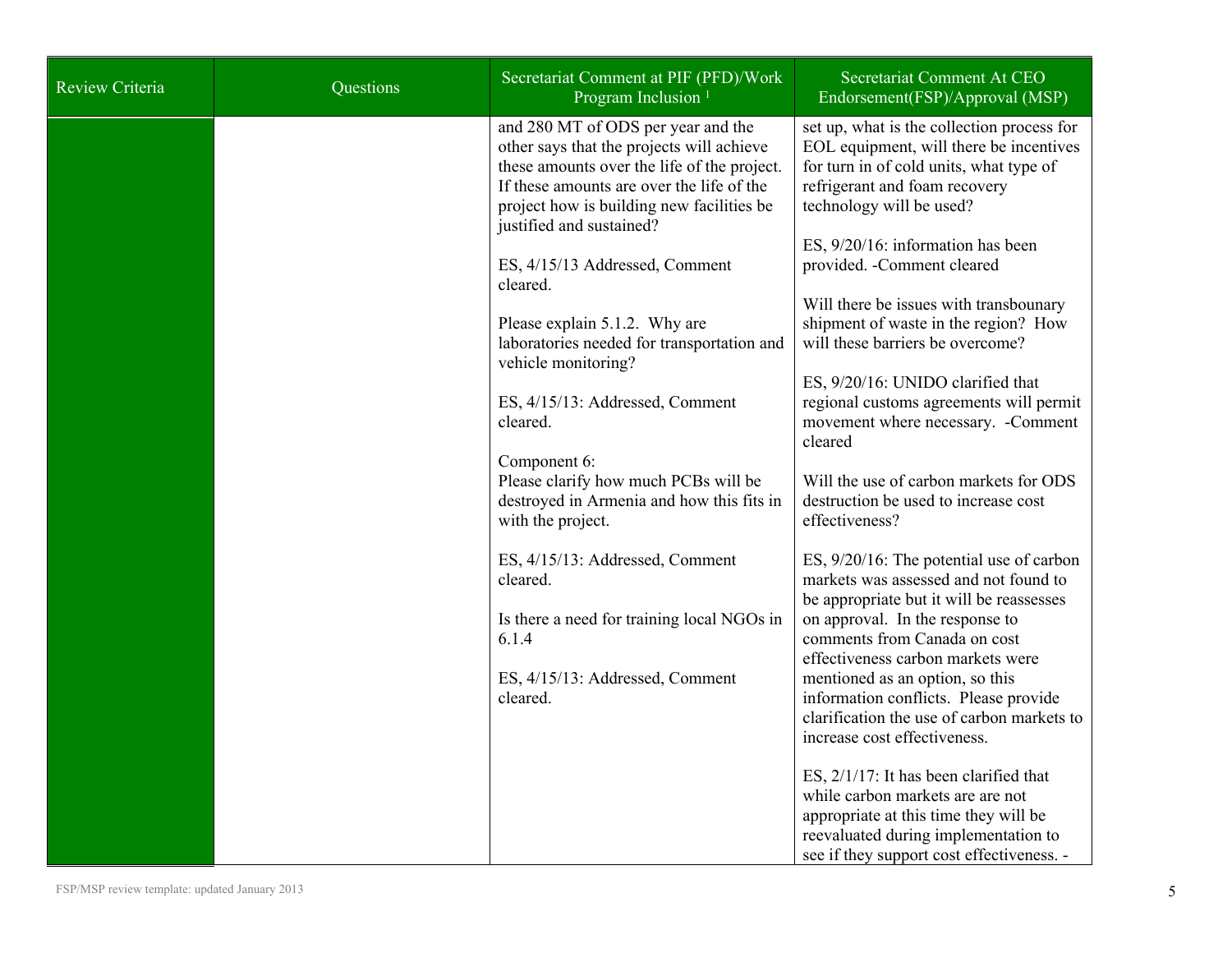| <b>Review Criteria</b> | Questions                                                                                                                                                                                                                                                       | Secretariat Comment at PIF (PFD)/Work<br>Program Inclusion <sup>1</sup>                                                                                                                  | Secretariat Comment At CEO<br>Endorsement(FSP)/Approval (MSP)                                                                                                                                         |
|------------------------|-----------------------------------------------------------------------------------------------------------------------------------------------------------------------------------------------------------------------------------------------------------------|------------------------------------------------------------------------------------------------------------------------------------------------------------------------------------------|-------------------------------------------------------------------------------------------------------------------------------------------------------------------------------------------------------|
|                        |                                                                                                                                                                                                                                                                 |                                                                                                                                                                                          | Comment cleared                                                                                                                                                                                       |
|                        | 8. (a) Are global environmental/<br>adaptation benefits identified? (b)<br>Is the description of the<br>incremental/additional reasoning<br>sound and appropriate?                                                                                              | There is a discrepancy between what the<br>GEBs will be for the project as<br>mentioned above in question 7. The<br>amount of benefits achieved by the<br>project needs to be clarified. | GEBs for ODS and PCBs have been<br>identified. Benefits from recycled<br>materials are also identified. Will there<br>be other GEBs from the project in terms<br>of POPs destruction other than PCBs? |
|                        |                                                                                                                                                                                                                                                                 | What are the benefits that will come from<br>recycling of collected ODS appliances.<br>Will the PCBs and mercury contained in<br>collected appliances be addressed.                      | ES, 9/20/16: Information provided. -<br>Comment cleared                                                                                                                                               |
|                        |                                                                                                                                                                                                                                                                 | Will ODS containing foams be collected<br>and properly managed from appliances?                                                                                                          |                                                                                                                                                                                                       |
|                        |                                                                                                                                                                                                                                                                 | ES, 4/15/13: All comments addressed,<br>GEB's clarified.                                                                                                                                 |                                                                                                                                                                                                       |
|                        | 9. Is there a clear description of:<br>a) the socio-economic benefits,<br>including gender dimensions, to<br>be delivered by the project, and<br>b) how will the delivery of such<br>benefits support the achievement<br>of incremental/additional<br>benefits? |                                                                                                                                                                                          | Yes, socio-economic and gender<br>dimensions are included in the project.<br>Creating of new green jobs through the<br>project will be a benefit.                                                     |
|                        | 10. Is the role of public participation,<br>including CSOs, and indigenous<br>peoples where relevant, identified<br>and explicit means for their<br>engagement explained?                                                                                       | Yes.                                                                                                                                                                                     | Yes.                                                                                                                                                                                                  |
|                        | 11. Does the project take into account<br>potential major risks, including<br>the consequences of climate<br>change, and describes sufficient<br>risk mitigation measures? (e.g.,                                                                               | Yes.                                                                                                                                                                                     | Yes.                                                                                                                                                                                                  |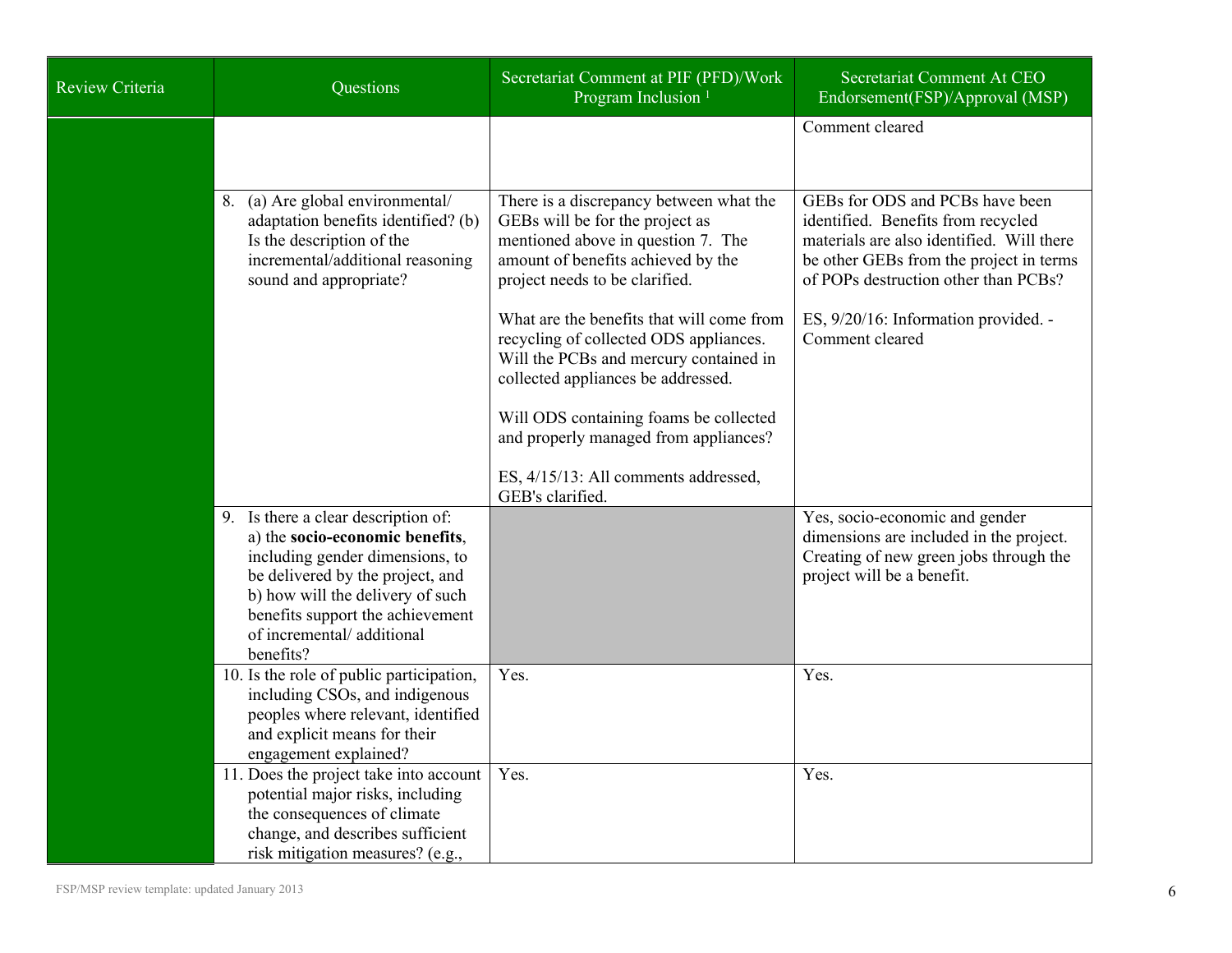| <b>Review Criteria</b> | Questions                                                                                                                                                                                                                                                                                                                                                                                                                      | Secretariat Comment at PIF (PFD)/Work<br>Program Inclusion <sup>1</sup>                                                                                                                                                                                                                                                                                                                                                                                                          | Secretariat Comment At CEO<br>Endorsement(FSP)/Approval (MSP)                                                                                                                                                                                                                                                                                                 |
|------------------------|--------------------------------------------------------------------------------------------------------------------------------------------------------------------------------------------------------------------------------------------------------------------------------------------------------------------------------------------------------------------------------------------------------------------------------|----------------------------------------------------------------------------------------------------------------------------------------------------------------------------------------------------------------------------------------------------------------------------------------------------------------------------------------------------------------------------------------------------------------------------------------------------------------------------------|---------------------------------------------------------------------------------------------------------------------------------------------------------------------------------------------------------------------------------------------------------------------------------------------------------------------------------------------------------------|
|                        | measures to enhance climate<br>resilience)                                                                                                                                                                                                                                                                                                                                                                                     |                                                                                                                                                                                                                                                                                                                                                                                                                                                                                  |                                                                                                                                                                                                                                                                                                                                                               |
|                        | 12. Is the project consistent and<br>properly coordinated with other<br>related initiatives in the country<br>or in the region?                                                                                                                                                                                                                                                                                                | FAO is considering an obsolete pesticide<br>project in this region. How will this<br>project coordinate with the FAO project?<br>ES, 4/15/13: Addressed, comment<br>cleared.                                                                                                                                                                                                                                                                                                     | There is a GEF-6 project proposed in<br>Belarus through UNDP. Will this<br>project work in coordination with that<br>one if approved?<br>ES, 9/20/16: Coordination is confirmed.<br>-Comment cleared                                                                                                                                                          |
|                        | 13. Comment on the project's<br>innovative aspects,<br>sustainability, and potential for<br>scaling up.<br>Assess whether the project is<br>innovative and if so, how,<br>and if not, why not.<br>Assess the project's strategy<br>$\bullet$<br>for sustainability, and the<br>likelihood of achieving this<br>based on GEF and Agency<br>experience.<br>Assess the potential for<br>scaling up the project's<br>intervention. | The sustainability and potential for scale<br>up of this project need to be addressed.<br>Please clarify how this project will be<br>sustained, and if there is a need in the<br>countries for the facilities which the<br>projects proposes to develop.<br>ES, 4/15/13: Addressed, comment<br>cleared. Carbon trading should be<br>elaborated at the time of endorsement.<br>This project is innovative because it will<br>demonstrate co-destruction of ODS and<br>POPs waste. | The project is innovative because it's the<br>first to demonstrate co-destruction of<br>POPs and ODS.<br>Recycling of the durable materials such<br>as metals will generate a revenue stream<br>and support sustainability of the project.<br>Building capacity in the region/<br>individual countries to manage waste<br>POPs and ODS will support scale up. |
|                        | 14. Is the project structure/design<br>sufficiently close to what was<br>presented at PIF, with clear<br>justifications for changes?                                                                                                                                                                                                                                                                                           |                                                                                                                                                                                                                                                                                                                                                                                                                                                                                  |                                                                                                                                                                                                                                                                                                                                                               |
|                        | 15. Has the cost-effectiveness of the<br>project been sufficiently<br>demonstrated, including the cost-<br>effectiveness of the project<br>design as compared to alternative<br>approaches to achieve similar<br>benefits?                                                                                                                                                                                                     |                                                                                                                                                                                                                                                                                                                                                                                                                                                                                  | Will the use of carbon markets for ODS<br>destruction be used to increase cost<br>effectiveness?<br>ES, 9/20/16: According to UNIDO the<br>potential use of carbon markets was<br>assessed and not found to be appropriate                                                                                                                                    |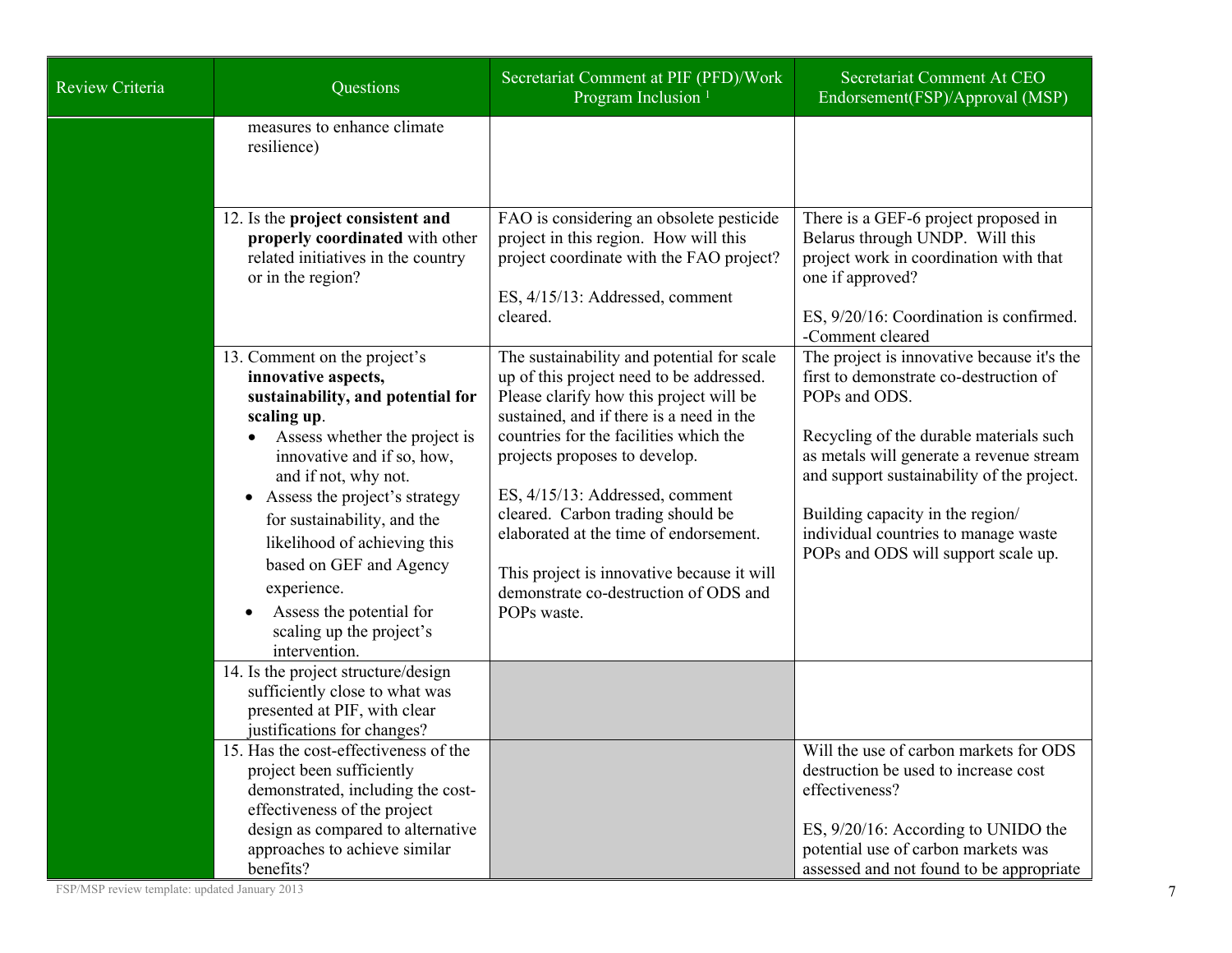| Review Criteria          | Questions                                                                                                                                                                                                                        | Secretariat Comment at PIF (PFD)/Work<br>Program Inclusion <sup>1</sup>                                                                                                                                                                                                                                                                                                                                        | Secretariat Comment At CEO<br>Endorsement(FSP)/Approval (MSP)                                                                                                                                                                                                                                                                                                                                                                                                                                                                                                                                                                                                                                           |
|--------------------------|----------------------------------------------------------------------------------------------------------------------------------------------------------------------------------------------------------------------------------|----------------------------------------------------------------------------------------------------------------------------------------------------------------------------------------------------------------------------------------------------------------------------------------------------------------------------------------------------------------------------------------------------------------|---------------------------------------------------------------------------------------------------------------------------------------------------------------------------------------------------------------------------------------------------------------------------------------------------------------------------------------------------------------------------------------------------------------------------------------------------------------------------------------------------------------------------------------------------------------------------------------------------------------------------------------------------------------------------------------------------------|
|                          |                                                                                                                                                                                                                                  |                                                                                                                                                                                                                                                                                                                                                                                                                | but it will be reassesses on approval.<br>However, in the response to comments<br>from Canada on cost effectiveness<br>carbon markets were mentioned as an<br>option, so this information conflicts.<br>Please provide clarification the use of<br>carbon markets to increase cost<br>effectiveness.<br>There is cost effectiveness in co-<br>destruction of POPs and ODS together,<br>also the recycling of durable materials<br>such as metals will generate revenues.<br>ES, 2/1/17: It has been clarified that<br>while carbon markets are are not<br>appropriate at this time they will be<br>reevaluated during implementation to<br>see if they support cost effectiveness. -<br>Comment cleared |
| <b>Project Financing</b> | 16. Is the GEF funding and co-<br>financing as indicated in Table B<br>appropriate and adequate to<br>achieve the expected outcomes<br>and outputs?                                                                              | It is unclear if the GEF funding is<br>appropriate because it is unclear what the<br>benefits of the project will be. However,<br>in general the funding is too high. The<br>cost effectiveness for the POPs disposal<br>is above what is usually funded. Please<br>clarify the high cost of ODS destruction.<br>ES, 4/15/13: The cost effectiveness has<br>been clarified and elaborated. Comment<br>cleared. | Yes.                                                                                                                                                                                                                                                                                                                                                                                                                                                                                                                                                                                                                                                                                                    |
|                          | 17. At PIF: Is the indicated amount<br>and composition of co-financing<br>as indicated in Table C adequate?<br>Is the amount that the Agency<br>bringing to the project in line<br>with its role?<br>At CEO endorsement: Has co- | UNIDO brings \$300,000 cash and<br>\$150,000 in-kind.<br>The majority of co-financing is from the<br>private sector, please elaborate on what<br>companies are to be targeted and how the<br>funds from these enterprises will be                                                                                                                                                                              | Co-financing letters must be provided.<br>ES, 9/20/16: Co-financing letters have<br>been provided. - Comment cleared                                                                                                                                                                                                                                                                                                                                                                                                                                                                                                                                                                                    |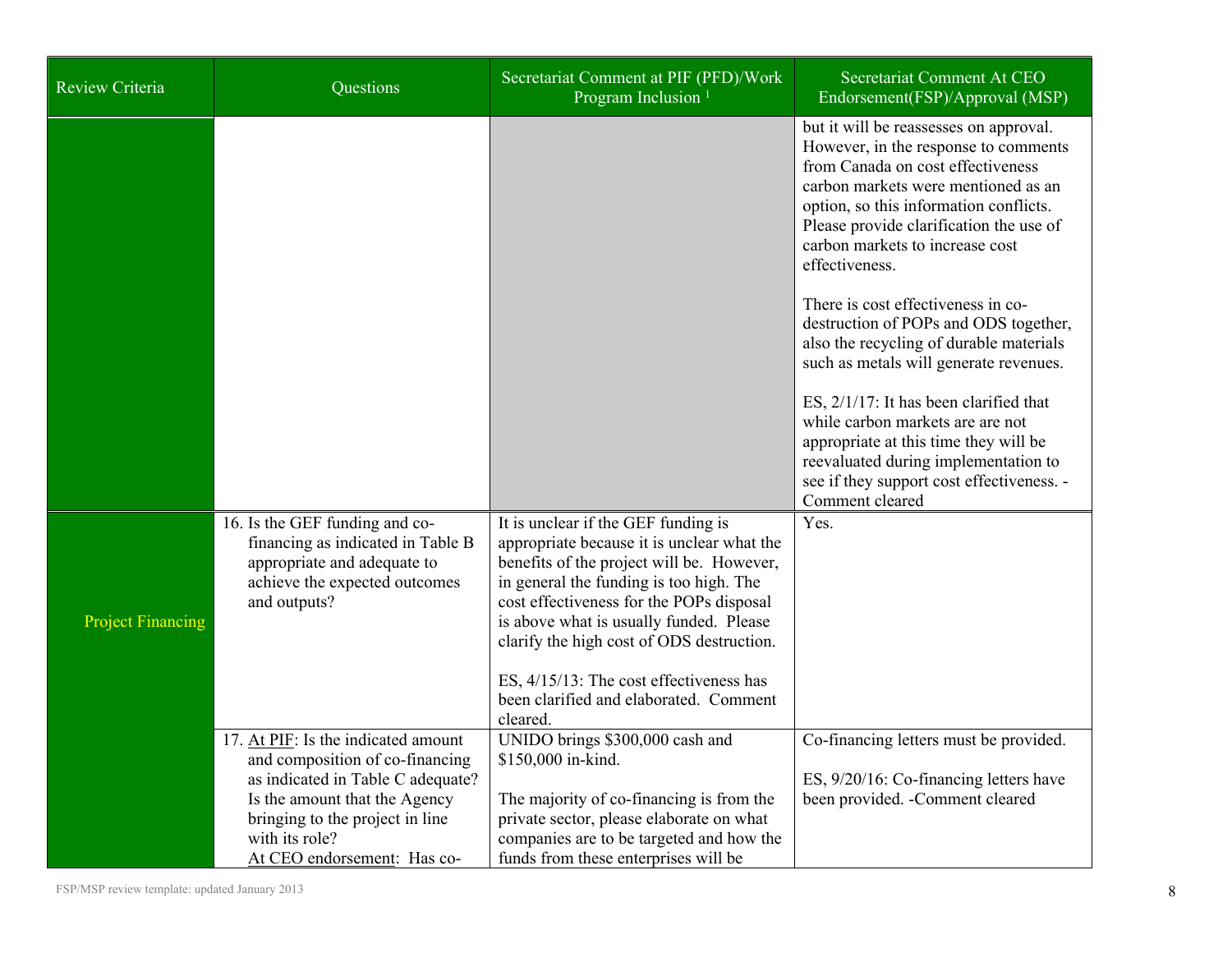| Review Criteria                             | Questions                                                                                                                                                                                                                                                                                                                         | Secretariat Comment at PIF (PFD)/Work<br>Program Inclusion <sup>1</sup>                                                                                                               | Secretariat Comment At CEO<br>Endorsement(FSP)/Approval (MSP)                            |
|---------------------------------------------|-----------------------------------------------------------------------------------------------------------------------------------------------------------------------------------------------------------------------------------------------------------------------------------------------------------------------------------|---------------------------------------------------------------------------------------------------------------------------------------------------------------------------------------|------------------------------------------------------------------------------------------|
|                                             | financing been confirmed?                                                                                                                                                                                                                                                                                                         | integrated in the project.<br>ES, 4/15/13: Addressed, comment<br>cleared.<br>Co-financing will also come from<br>national governments, however financing<br>letters are not included. |                                                                                          |
|                                             | 18. Is the funding level for project<br>management cost appropriate?                                                                                                                                                                                                                                                              | PMC is appropriate at 4%.                                                                                                                                                             | Yes.                                                                                     |
|                                             | 19. At PIF, is PPG requested? If the<br>requested amount deviates from<br>the norm, has the Agency<br>provided adequate justification<br>that the level requested is in line<br>with project design needs?<br>At CEO endorsement/ approval,<br>if PPG is completed, did Agency<br>report on the activities using the<br>PPG fund? |                                                                                                                                                                                       | Yes, a PPG report was provided.                                                          |
|                                             | 20. If there is a non-grant<br>instrument in the project, is<br>there a reasonable calendar of<br>reflows included?                                                                                                                                                                                                               | <b>NA</b>                                                                                                                                                                             | <b>NA</b>                                                                                |
| <b>Project Monitoring</b><br>and Evaluation | 21. Have the appropriate Tracking<br>Tools been included with<br>information for all relevant<br>indicators, as applicable?<br>22. Does the proposal include a                                                                                                                                                                    |                                                                                                                                                                                       | Yes.<br>Yes.                                                                             |
|                                             | budgeted M&E Plan that<br>monitors and measures results<br>with indicators and targets?                                                                                                                                                                                                                                           |                                                                                                                                                                                       |                                                                                          |
| <b>Agency Responses</b>                     | 23. Has the Agency adequately<br>responded to comments from:<br>$\bullet$ STAP?                                                                                                                                                                                                                                                   |                                                                                                                                                                                       | Please confirm that STAP comments<br>were considered.<br>ES, 9/20/16: STAP comments were |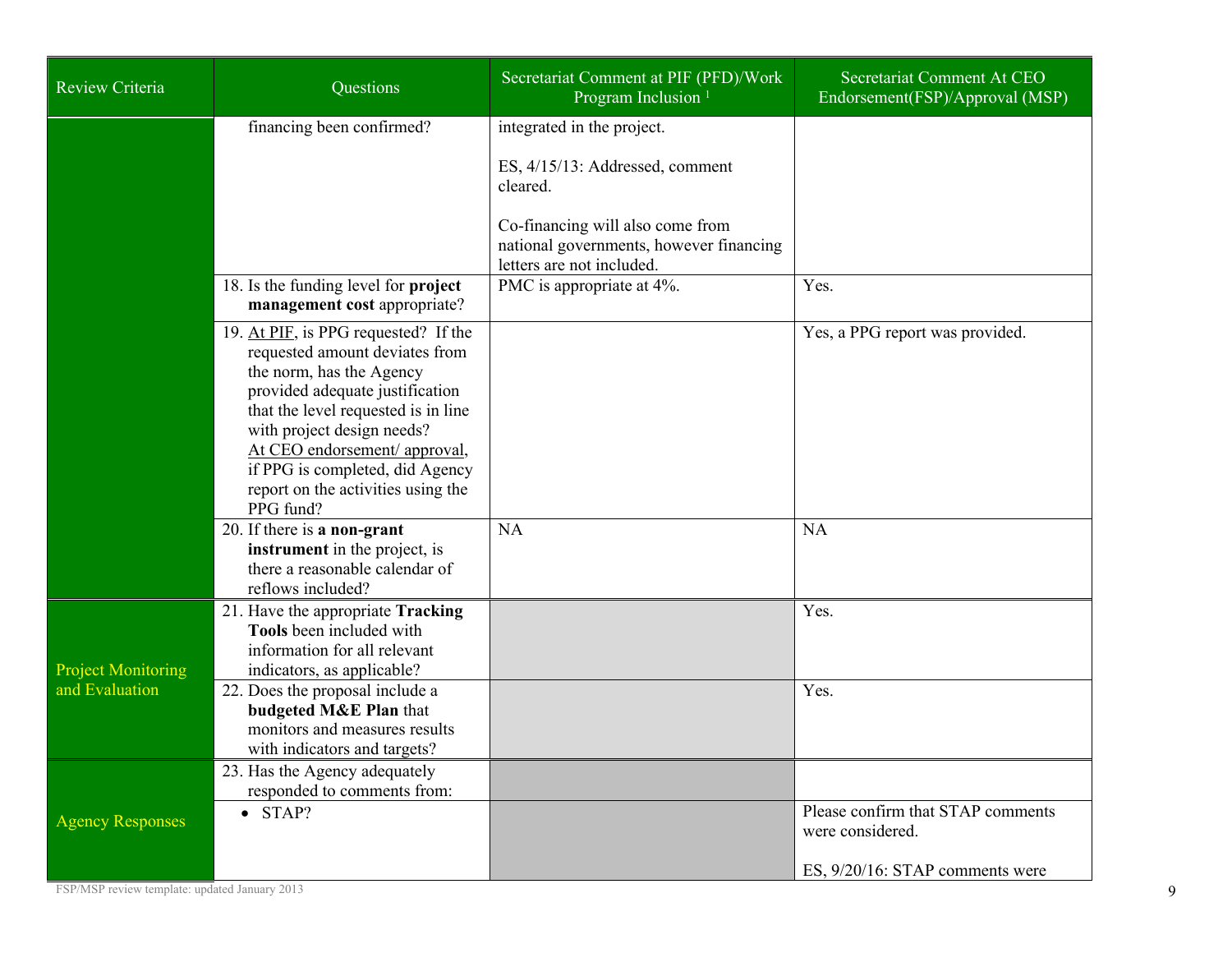| <b>Review Criteria</b>                       | Questions                                           | Secretariat Comment at PIF (PFD)/Work<br>Program Inclusion <sup>1</sup>                                                       | Secretariat Comment At CEO<br>Endorsement(FSP)/Approval (MSP)                                                                                                                                                                                                                                                                                                                                                                                                                                                                                                                                                                |
|----------------------------------------------|-----------------------------------------------------|-------------------------------------------------------------------------------------------------------------------------------|------------------------------------------------------------------------------------------------------------------------------------------------------------------------------------------------------------------------------------------------------------------------------------------------------------------------------------------------------------------------------------------------------------------------------------------------------------------------------------------------------------------------------------------------------------------------------------------------------------------------------|
|                                              | • Convention Secretariat?<br>• The Council?         |                                                                                                                               | addressed.-Comment cleared<br>None recieved<br>ES, 9/20/16: The Canadian and<br>Germany comments have been<br>addresses in Annex B. However the<br>comment from Canada on cost<br>effectiveness has not been adequately<br>addressed, please provide a through<br>justification of disposal costs higher<br>than the MLF ceiling. Have other<br>countries demonstrated plasma arc<br>technology and what was the<br>effectiveness of those demonstrations?<br>Also there is contradicting information<br>on using carbon markets to increase cost<br>effectiveness. Please clarify if carbon<br>markets are a option or not. |
|                                              |                                                     |                                                                                                                               | ES, 2/1/17: Council Comments have<br>been clarified in Annex B. - Comment<br>cleared                                                                                                                                                                                                                                                                                                                                                                                                                                                                                                                                         |
|                                              | • Other GEF Agencies?                               |                                                                                                                               | FAO has provided comments which<br>should be addressed.<br>Please confirm that FAO comments<br>have been addressed.<br>ES, 9/20/16: It was confirmed FAO<br>comments were addressed. - Comment<br>cleared                                                                                                                                                                                                                                                                                                                                                                                                                    |
| Secretariat Recommendation                   |                                                     |                                                                                                                               |                                                                                                                                                                                                                                                                                                                                                                                                                                                                                                                                                                                                                              |
| <b>Recommendation at</b><br><b>PIF</b> Stage | 24. Is PIF clearance/approval<br>being recommended? | Not at this time several issues need to be<br>addressed.<br>ES, $4/15/13$ : PIF approval is<br>recommended pending receipt of |                                                                                                                                                                                                                                                                                                                                                                                                                                                                                                                                                                                                                              |